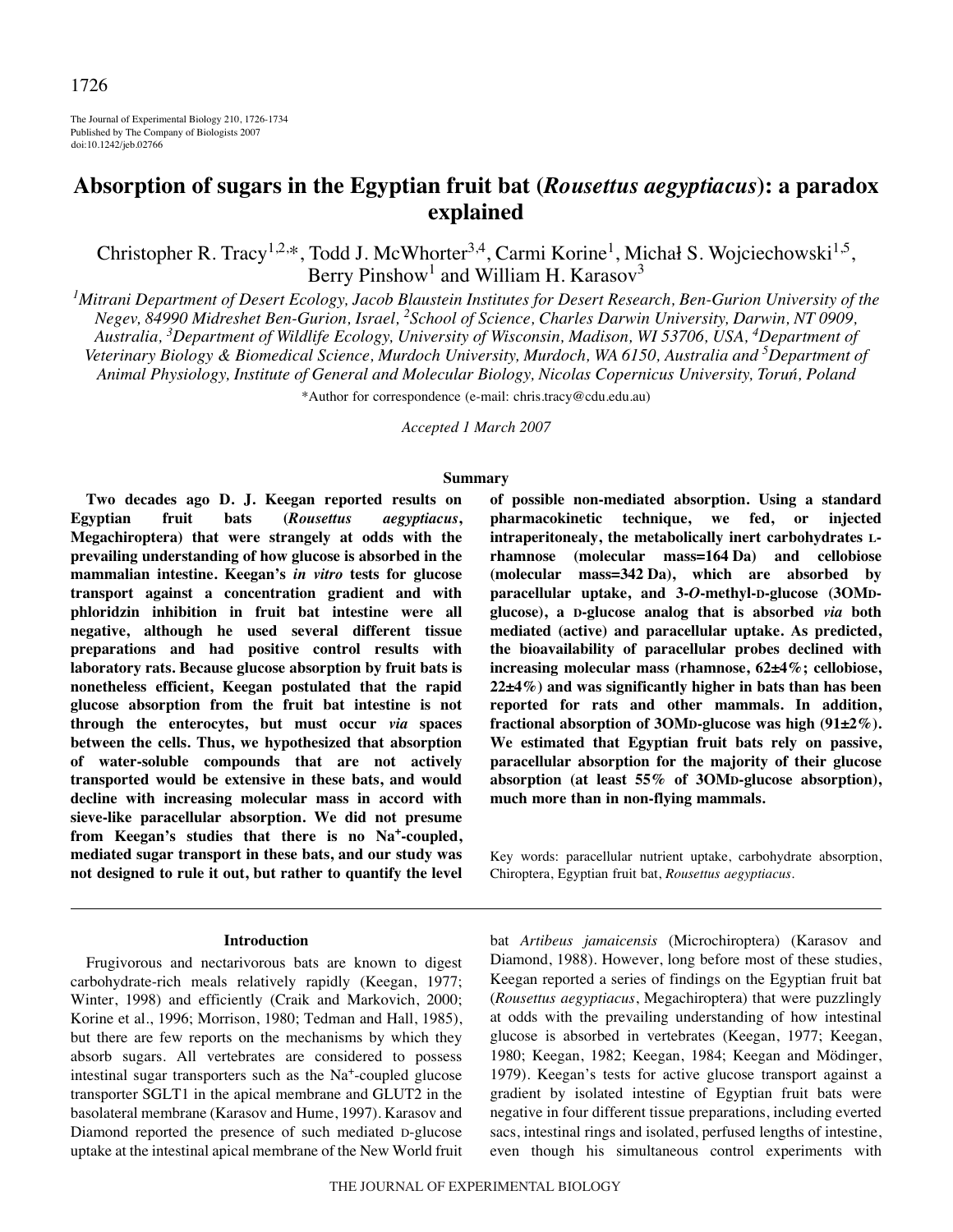laboratory rats, using the same methods, were all positive (Keegan, 1980; Keegan, 1984). Keegan also found that Dglucose absorption by the laboratory rat, but not by the Egyptian fruit bat, was significantly inhibited by phloridzin, a specific SGLT1 inhibitor (Keegan, 1982). In addition, Keegan and Mödinger found that the fruit bat's small intestine was relatively more permeable to glucose than that of the rat, the former but not the latter showing significant flux of glucose from the blood into the lumen of the intestine during perfusion studies (Keegan and Mödinger, 1979). In fact, prior to publication of the seminal papers by Pappenheimer and colleagues on passive glucose absorption by paracellular transport across the intestine (Madara and Pappenheimer, 1987; Pappenheimer, 1987; Pappenheimer and Reiss, 1987), Keegan observed that 'it seems necessary to postulate that the rapid glucose absorption from the bat intestine is not through enterocytes, but must occur between these cells' (Keegan, 1984). Further adding to the paradox of rapid and efficient glucose absorption by bats, several biologists have noted that bats tend to have less intestinal tissue than comparably sized non-flying mammals (Klite, 1965; Keegan and Mödinger, 1979), perhaps a weight-saving adaptation to flight.

The possibility that the various *in vitro* techniques used by Keegan grossly underestimated active glucose transport in live bats cannot be ruled out. Therefore, we sought independent evidence for the alternative explanation that substantial passive absorption of glucose occurs in Egyptian fruit bats. We did not presume from Keegan's studies that there is no Na+-coupled-mediated sugar transport in these bats, and our study was not designed to rule it out. We highlight Keegan's studies, reported mainly in the form of conference abstracts, to draw attention to a situation in which alternative modes of sugar absorption might be important. In both mammalian and avian species the paracellular route of absorption of water soluble compounds has been visualized using either autoradiography [of radiolabeled polyethylene glycol (Ma et al., 1993)] or confocal laser microscopy [using fluorescein (Chang and Karasov, 2004; Hurni et al., 1993; Sakai et al., 1997)], its molecular size selectivity has been characterized using a series of nonelectrolyte water-soluble probes that differ in molecular dimension (Chediack et al., 2003; Ghandehari et al., 1997; Hamilton et al., 1987), and its charge selectivity has been characterized using relatively inert, charged peptides (Chediack et al., 2006; He et al., 1998). Our goal was to quantify the level of possible nonmediated absorption. We applied *in vivo* pharmacokinetic measures of uptake that we have recently used in studies with birds (Chang et al., 2004; Chediack et al., 2003; Chediack et al., 2001) to fruit bats. In such experiments, carbohydrates that are not catabolized are assayed in serial blood samples taken following either feeding or injection of a solution containing the compounds. Paracellular absorption occurs by diffusion and by solvent drag across intestinal tight junctions secondarily to active sugar and amino acid transport (Pappenheimer and Reiss, 1987), and its magnitude declines with increasing molecular size of the transported solute

because of the pathway's sieve-like qualities (Chediack et al., 2003). Therefore, our test solutions included inert (nonmetabolized and not actively transported) carbohydrates of two sizes (L-rhamnose, molecular mass  $[MM]=164$  Da; cellobiose, 342 Da), both of which are commonly used in tests of passive (non-carrier-mediated) intestinal permeability (Cobden et al., 1985; Dinmore et al., 1994; Generoso et al., 2003; Menzies et al., 1999; Saweirs et al., 1985; Travis and Menzies, 1992).

It is conceivable that in experiments such as these, compounds not actively transported may be absorbed at a much slower rate than actively transported D-glucose, but over the entire length of the intestine. Thus, with the extended time of digesta residence in the gut, their absorption could still be fairly complete, resulting in a similar fractional absorption (i.e. absorption efficiency) to that of D-glucose (Schwartz et al., 1995). An elegant approach to resolving this issue is to simultaneously compare, in intact animals, the extent and/or rate of absorption of compounds absorbed passively with Dglucose or analogues that are both actively and passively absorbed. For example, in laboratory rats, the absorption rate of the nonmetabolizable, actively transported 3-*O*-methyl-Dglucose (30MD-glucose; MM=194 Da) apparently exceeded that of L-glucose, which is passively absorbed, by approximately 9:1, implying that most glucose was actively absorbed (Uhing and Kimura, 1995). Similar conclusions have been drawn for dogs (Lane et al., 1999; Pencek et al., 2002) and humans (Fine et al., 1993), but in house sparrows we previously found a ratio close to 1:1, suggesting that most glucose absorption was passive (Chang and Karasov, 2004). In order to apply this technique to Egyptian fruit bats, we also included 3OMD-glucose in our test solutions.

We hypothesized that most glucose absorption in Egyptian fruit bats occurs *via* a passive, paracellular pathway as a compensation for lower tissue-specific rates of mediated absorption and possibly also for reduced gut size (Klite, 1965; Keegan and Mödinger, 1979) associated with weight savings for flight. Based on Keegan's earlier findings, we tested three specific predictions: (1) that the extent of absorption (i.e. fractional absorption or bioavailability) of the nonactively transported compounds is relatively high compared with measurements in laboratory rats using similar methods (Lavin et al., 2004); (2) that the extent of absorption of these compounds is inversely related to their MM, consistent with theoretical expectations for the sieving properties of the paracellular pathway (Chediack et al., 2003); and (3) that the rates of absorption of 3OMD-glucose and the non-actively transported compounds are similar, after adjustment for differences in molecular size [the ratio of absorption rates of passive to active probes gives the proportional contribution of paracellular absorption (Chang and Karasov, 2004)].

## **Materials and methods**

Eleven adult Egyptian fruit bats (*Rousettus aegyptiacus*; five male, six non-breeding female; body mass= $140.85\pm5.7$  g) were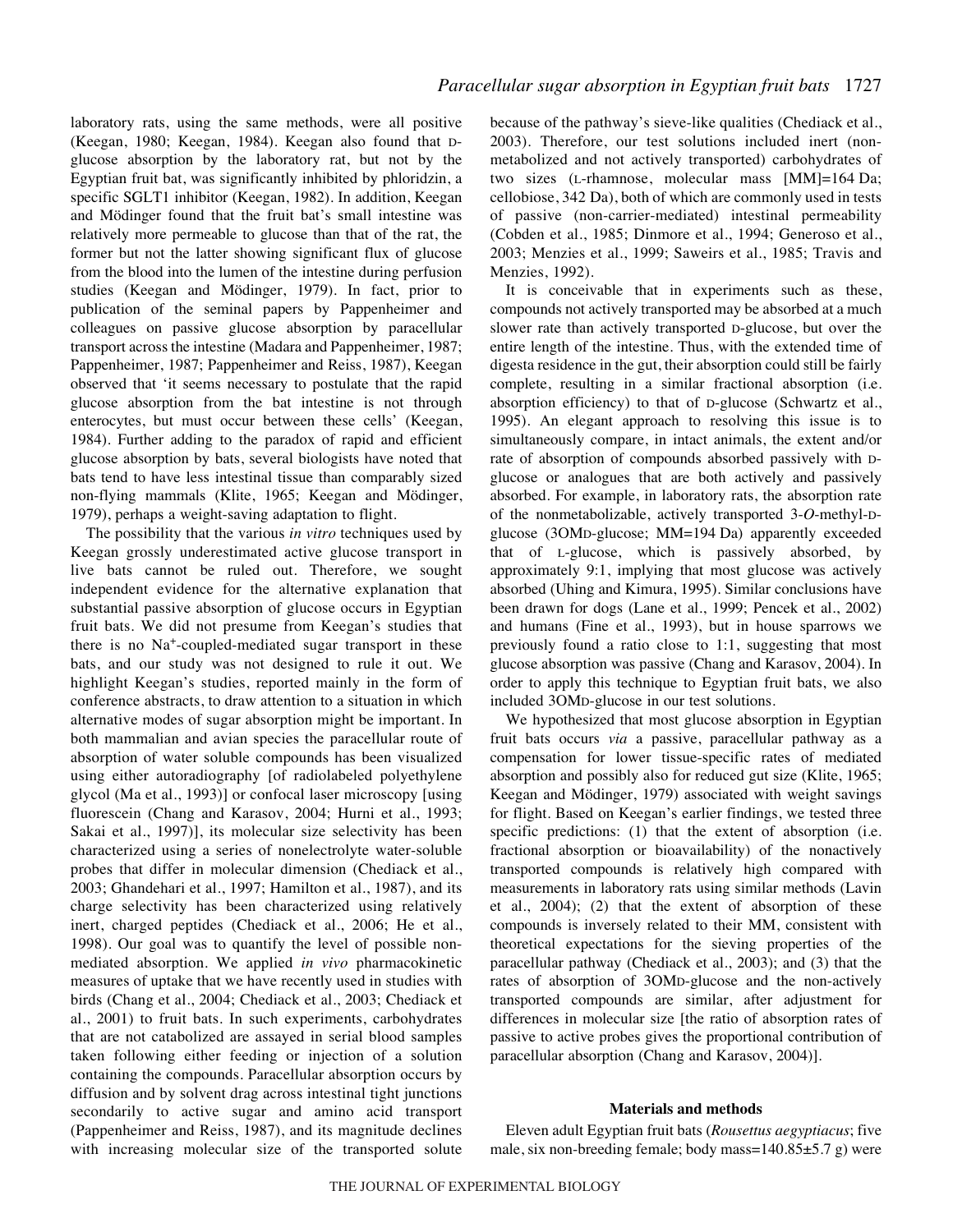selected from the colony maintained at the Jacob Blaustein Institutes for Desert Research, Midreshet Ben-Gurion, Israel. The colony is kept in large  $(5 \times 4 \times 2.5 \text{ m})$  flight cages and is fed an assortment of fruits daily at sunset. Bats were removed from the colony at sunset for experiments, immediately prior to their normal feeding time.

For an index of paracellular (non-mediated) uptake, as well as an indication of the effects of probe size on paracellular uptake, we chose to use L-rhamnose  $(MM=164~Da)$  and cellobiose (MM=342 Da) as carbohydrate probes. 3-*O*-methyl-D-glucose (3OMD-glucose, MM=194 Da), which is absorbed *via* both mediated and paracellular pathways, was also included in the test solutions. Each bat received the solutions (containing all probes simultaneously) both orally and by intra-peritoneal injection, with the treatments separated by at least 2 weeks to ensure complete elimination of the probes. Bats were randomly assigned to sequence of treatment (oral or injection). The curves of plasma marker concentration over time for the two treatments were used to calculate bioavailability and relative rates of absorption, as described below (see Pharmacokinetic calculation of absorption). The solution was orally administered by placing the end of a syringe into the bat's mouth and letting the bat lick and swallow the liquid as the syringe plunger was slowly depressed. It took  $20-60$  s to administer the entire volume of liquid. For both oral and injection treatments, we measured the volume of liquid given by weighing the syringe before and after administration of the solution. Treatments were given within two hours of sunset, at approximately the beginning of the normal activity period.

The oral and injected solutions were identical in composition, but different in volume; we injected 0.2% of body mass and fed 2% of body mass. Each solution contained L-rhamnose  $(50 \text{ mmol l}^{-1})$ ,  $3OMD$ -glucose  $(50 \text{ mmol l}^{-1})$ , cellobiose (140 mmol  $l^{-1}$ ) and NaCl (30 mmol  $l^{-1}$ ). NaCl was included in the solution to balance osmolality to approximately  $300$  mOsm. Inclusion of Na<sup>+</sup> also provides an essential ion for Na+-coupled D-glucose absorption (Brody, 1999), although it is not strictly necessary in this kind of whole-animal study because fruit bats routinely consume low Na<sup>+</sup> fruits (Arad and Korine, 1993; Nelson et al., 2000; O'Brien et al., 1998; Shanahan et al., 2001; Wendeln et al., 2000) and still absorb nearly all of the sugar (Keegan, 1984; Korine et al., 2004). Additional Na<sup>+</sup> is secreted into the intestinal lumen together with bicarbonate and diffuses from blood (Brody, 1999).

Following treatment, we took nine serial blood samples of approximately  $100 \mu l$  each from a wing vein by piercing the vein with a 30G needle and collecting blood into standard heparinized  $75 \mu l$  capillary tubes (Fisher Scientific, Pittsburg, PA, USA; Hettich Zentrifugen, Tuttlingen, Germany). Sampling times were 0 (pretreatment background), 5, 10, 15, 20, 30, 45, 90 and 120 min after injection, and 0, 10, 15, 20,  $30, 45, 90, 120$  and  $240$  min after oral ingestion. Between the first several samples, bats were kept in cotton bags; after 20 min, they were transferred to individual cages between sampling, and after 45 min water was provided *ad libitum*. At the end of a trial, bats were kept overnight in the laboratory in individual cages, offered food and water *ad libitum*, and returned to the colony in the morning.

## *Sample analysis*

Blood plasma was separated from cells by centrifugation. Plasma mass was determined to  $\pm 0.1$  mg and samples were deproteinated using a Nanosep 30K omega molecular weight cut-off centrifuge filter (part number OD030C35; Pall Corporation, East Hills, NY, USA). Plasma was initially filtered with 50  $\mu$ l of double-distilled H<sub>2</sub>O (DDW) by centrifugation at 14 000  $\boldsymbol{g}$  for 30 min, followed by rinsing with an additional 100  $\mu$ l of DDW (14 000  $\boldsymbol{g}$  for 100 min). Samples were subsequently dried at 60°C and stored frozen at –80°C until analysis.

Carbohydrate probes were derivatized by reductive amination with anthranilic acid (2-aminobenzoic acid), following Anumula (Anumula, 1994) and Du and Anumula (Du and Anumula, 1998) with minor modifications, to enable fluorescence detection after separation *via* high performance liquid chromatography (HPLC). Briefly, dried plasma samples were reconstituted with 50  $\mu$ l distilled H<sub>2</sub>O and mixed with  $50 \mu l$  of anthranilic acid reagent solution. The anthranilic acid reagent consisted of  $30 \text{ mg ml}^{-1}$  anthranilic acid and  $20$  mg ml<sup>-1</sup> sodium cyanoborohydride dissolved in a previously prepared solution of  $5\%$  sodium acetate  $3H<sub>2</sub>O$  and 2% boric acid in methanol. Samples were transferred to a screw-cap glass autosampler vial, tightly capped, and heated at 65 $\degree$ C for 3 h. After cooling to ambient temperature, 300  $\mu$ l of HPLC solvent A (see below) was added to vials, which were mixed vigorously in order to expel the hydrogen gas evolved during the derivatization reaction.

Carbohydrate derivatives were separated on a Waters Pico Tag<sup>®</sup> C-18 reversed phase HPLC column  $(3.9\times150 \text{ mm})$ , 5  $\mu$ m; part number WAT088131; Waters Corporation, Milford, MA, USA) using a 1-butylamine-phosphoric acidtetrahydrofuran mobile phase system. The separations were performed at  $23^{\circ}$ C using a flow rate of 1 ml min<sup>-1</sup>. Solvent A consisted of 0.2% 1-butylamine, 0.5% phosphoric acid and 1% tetrahydrofuran (inhibited) in HPLC-grade water  $[18.2 M\Omega]$ resistance, produced in-house, further filtered through a  $0.45 \mu m$  hydrophilic polypropylene membrane filter (GH Polypro; part number 66548; Pall Corporation), or purchased] and solvent B consisted of equal parts solvent A and HPLCgrade acetonitrile. Table 1 lists the gradient elution protocol used for the separation.

Derivatives of carbohydrate probes in samples and standard solutions were detected with a Perkin-Elmer 650-10LC fluorescence spectrophotometer (Perkin-Elmer Life and Analytical Sciences, Boston, MA, USA) with the following settings: excitation wavelength 230 nm, slit width 10 nm; emission wavelength  $425$  nm, slit width 5 nm; sensitivity=1; 'normal' setting for lamp mode, photomultiplier gain and response time. Limits of detection for all probes in water were 1–2 ng loaded onto the HPLC column. All derivatization reagents and HPLC solvents were obtained from Sigma-Aldrich (St Louis, MO, USA).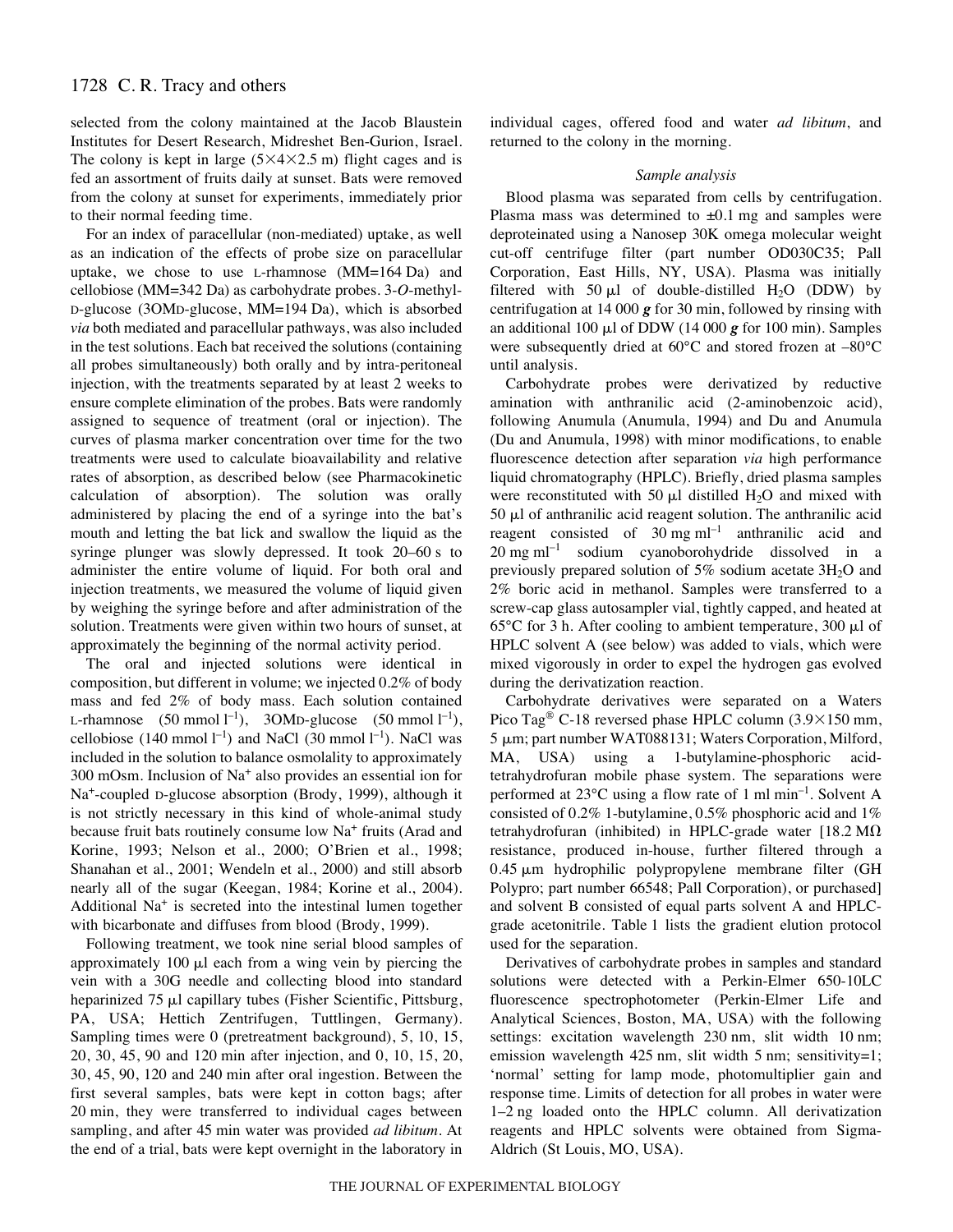|            | Table 1. HPLC gradient protocol for carbohydrate probe |                                                 |
|------------|--------------------------------------------------------|-------------------------------------------------|
|            | derivative separation*                                 |                                                 |
| Time (min) | $\lambda$ $\alpha$ $\alpha$ $\beta$ $\beta$ $\beta$    | $\mathbf{C}_0$ vant $\mathbf{D}(\mathcal{O}_0)$ |

| Time (min)             | Solvent A $(\% )$ | Solvent B $(\%)$ |
|------------------------|-------------------|------------------|
| 0 (initial conditions) | 90                | 10               |
| 5.5                    | 90                | 10               |
| 6                      | 80                | 20               |
| 12                     | 66                | 34               |
| $13$ (wash)            | 0                 | 100              |
| 16                     | $\Omega$          | 100              |
| 18 (equilibrate)       | 90                | 10               |
| 23 (end time)          | 90                | 10               |

\*See Materials and methods for solvent composition, flow rate and column type. All changes in proportional solvent composition were linear over time.

## *Pharmacokinetic calculation of absorption*

The plasma concentrations of each probe,  $C$  (ng probe  $mg^{-1}$ ) plasma), were plotted as a function of sample time, *t* (min). The amounts of the various probes absorbed were calculated from areas under the post-absorption and post-injection plasma curves (AUC=area under the curve of plasma probe concetration *versus* time). This simple method does not require assumptions about pool sizes (e.g. 1- or 2-pools) or kinetics (e.g. 1st order) (Welling, 1986). Fractional absorption (*F*), also called bioavailablity, was calculated as  $F = (AUC_{oral}/dose_{oral})/$ (AUC<sub>injection</sub>/dose<sub>injection</sub>). Following typical procedures in pharmacokinetics (Welling, 1986), the area from *t*=0 to *t*=x min (when the final blood sample was taken) was calculated using the trapezoidal rule. The area from  $t=x$  to  $t=\infty$  was calculated as AUC<sup>x→∞</sup>= $C_t$  (at *t*=x)/ $K_{el}$ . The total AUC<sup>0→∞</sup> was obtained by summing the two areas. The parameter  $K_{el}$  (min<sup>-1</sup>) is the elimination constant for removal of the probe from plasma, which was estimated as the slope of the last two logtransformed plasma concentrations as a function of sample time.

#### *Statistical analyses*

Numerical results are given as means ± s.e.m. (*N*=number of animals unless otherwise indicated). Fractional absorption (*F*) values for probes were arcsine-square root transformed prior to statistical comparisons (Sokal and Rohlf, 1995). Repeated measures analysis of variance (RM-ANOVA) was used to test for differences in *F* among probes, with Tukey's honest significant difference (HSD) post-hoc contrasts as appropriate, and paired *t*-tests were used to compare terminal slopes of postgavage and post-injection relationships. Mono- and biexponential elimination models' fit to semi-log plots of probe concentration *versus* time after injection were compared with *F*-tests (Motulsky and Ransnas, 1987).

## **Results**

When the bats were fed the solution with L-rhamnose, cellobiose and 3OMD-glucose, the mean concentration of all the carbohydrates in the plasma peaked at  $\sim$ 20 min and then



Fig. 1. Plots of mean  $(\pm \text{ s.e.m.})$  plasma L-rhamnose concentration *versus* time since its oral or injected administration into Egyptian fruit bats ( $N=11$ ). Each concentration (ng mg<sup>-1</sup> plasma) was normalized to the dose administered to the bat. The inset shows the mean values on a semi-log plot. The line through points from the injection trial is the nonlinear fit to the biexponential model:  $C_t = Ae^{-\alpha t} + Be^{-\beta t}$  (see Materials and methods, and Table 2 for derived parameters). The line is extrapolated beyond the data to permit visual comparison with the data from the oral administration trial.

declined exponentially (Figs  $1-3$ ). When the solution was injected, blood values for all the carbohydrates peaked at around 10 min and declined exponentially thereafter. Semi-log plots of injection data after the peak (insets of Figs 1-3) were significantly better fit by a model of bi-exponential than monoexponential decline for L-rhamnose  $(F_{2,3}=102, P<0.005)$ , cellobiose ( $F_{2,2}$ =58, *P*<0.025) and 3OMD-glucose ( $F_{2,3}$ =14.8, *P*<0.05) ( $r^2$  values for the three carbohydrates were all  $>0.999$ ). The parameters from the bi-exponential fits (Table 2) were subsequently used to calculate the time course of absorption (below). When comparing the terminal slopes of the logtransformed injection data with those of the oral ingestion data, the terminal slopes based on the last two time points were not significantly different for L-rhamnose (paired  $t_{10}=1.4$ ,  $P=0.18$ ) or cellobiose  $(t_{10}=1.14, P=0.28)$ . For 3OMD-glucose, the terminal slopes post-ingestion were significantly less steep than post-injection (paired  $t_{10}=3.92$ ,  $P=0.003$ ). We suspect that in this latter case of 3OMD-glucose, which is transported by mediated as well as paracellular mechanisms, the terminal slope may have been influenced by slower probe turnover from a secondary compartment probably associated with intestinal or hepatic tissue.

It is apparent from visual comparison of areas under the curve (AUC) of the oral and injection administrations (Figs·1- 3), that fractional absorption (bioavailability) was least for cellobiose. However, although there is merit in visual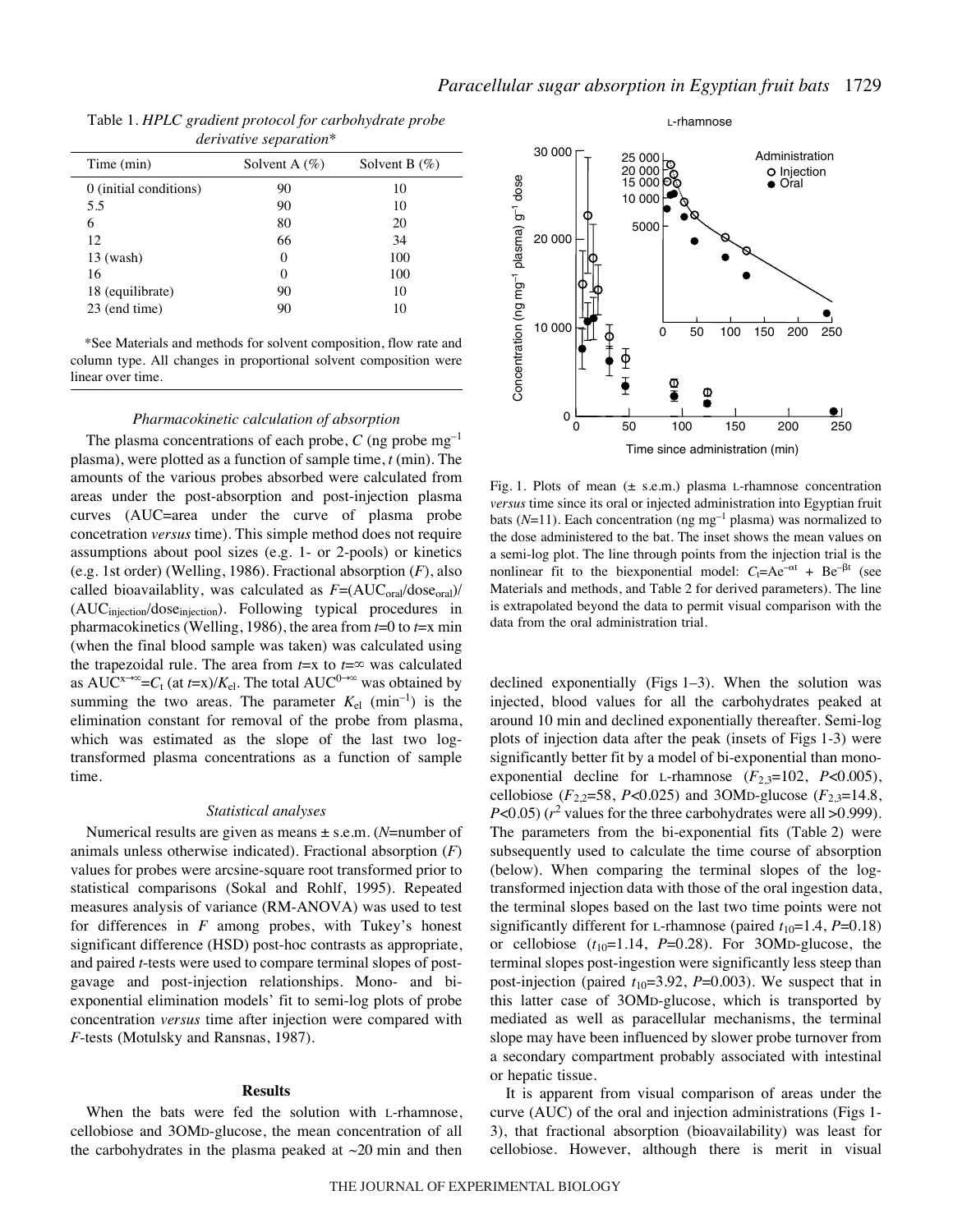

Fig. 2. Plots of mean ( $\pm$  s.e.m.) plasma cellobiose concentration *versus* time since its oral or injected administration into Egyptian fruit bats  $(N=11)$ . Each concentration (ng mg<sup>-1</sup> plasma) was normalized to the dose administered to the bat. The inset displays the mean values on a semi-log plot. The line through points from the injection trial is the nonlinear fit to the biexponential model:  $C_t=Ae^{-\alpha t} + Be^{-\beta t}$  (see Materials and methods, and Table 1 for derived parameters). The line is extrapolated beyond the data to permit visual comparison with the data from the oral administration trial.

inspection of the patterns in these plots because it affords the reader a simple and direct way to evaluate the data, more quantitative and sometimes less intuitive patterns emerge from calculations of fractional absorption (the quotient of AUC<sub>oral</sub>/AUC<sub>injection</sub>). The relatively low absorption of cellobiose was confirmed  $(F=0.22\pm0.04, N=11)$ , but the calculation also showed that absorption of 3OMD-glucose  $(F=0.91\pm0.02)$  was significantly higher than that for Lrhamnose (*F*=0.62±0.04). By RM-ANOVA, all means differ significantly with *P*<0.001 in each case. Fractional absorption of paracellular probes declined with increasing MM (Fig.·4).

The time over which absorption of the carbohydrates occurred was calculated following Loo and Riegelman (Loo and Riegelman, 1968), using kinetic constants derived from the injection plots (Table 2) and the mean plasma concentrations following oral administration of each compound (Figs  $1-3$ ). As an index of the rate of absorption, we used the time to absorb 50% of the probe in question  $(\tau)$ ; the absorption of 3OMDglucose ( $\tau$  between 6 and 11 min) was slightly faster than that for L-rhamnose  $(\tau$  between 11 and 16 min) (Fig. 5A). By 2 h post-ingestion, the absorption of all three compounds was 80–88% of the quantity ultimately absorbed.

In order to estimate how much 3OMD-glucose was passively absorbed, we assumed that the rate of absorption of L-rhamnose can serve as a proxy for the passive absorption of 3OMDglucose, once adjusted for the small difference in MM. Because diffusion in water declines with  $MM^{1/2}$  (Smulders and Wright, 1971), each value of L-rhamnose absorption was decreased by



Fig. 3. Plots of mean (± s.e.m.) plasma 3-O-methyl-D-glucose concentration *versus* time since its oral or injected administration into Egyptian fruit bats  $(N=11)$ . Each concentration (ng mg<sup>-1</sup> plasma) was normalized to the dose administered to the Egyptian fruit bat. The inset displays the mean values on a semi-log plot. The line through points from the injection trial is the nonlinear fit to the biexponential model:  $C_t=Ae^{-\alpha t} + Be^{-\beta t}$  (see Materials and methods, and Table 1 for derived parameters). The line is extrapolated beyond the data to permit visual comparison with the data from the oral administration trial.

8%  $[100 \times (194^{1/2} - 164^{1/2})/194^{1/2}]$ . Assuming that the absorption of 3OMD-glucose represents the sum of passive and mediated absorption, the ratio of the amounts absorbed (Lrhamnose/3OMD-glucose) indicates the proportion of 3OMDglucose absorption that occurs *via* the passive pathway. The ratios exceeded 0.6 (range 0.6–0.88) at every sampling time, apparently indicating that at least 60% of 3OMD-glucose absorption was passive at whatever sampling time one chose to use in calculating apparent absorption rate (i.e. from zero to  $5$  min or zero to  $2$  h).

## **Discussion**

We found that Egyptian fruit bats have high fractional absorptions of paracellular probes that decline with increasing probe size, which is consistent with theoretical expectations for the sieving properties of the paracellular pathway (Chediack et al., 2003). Our simultaneous measurements of 3OMD-glucose and L-rhamnose (as a proxy for non-mediated uptake of glucose) suggest that Keegan's explanation for the low mediated glucose uptake rates he measured was correct, namely that Egyptian fruit bats absorb most glucose *via* a passive, paracellular pathway rather than a mediated, transcellular one.

With methods comparable to those used for *R. aegyptiacus*, we also measured the paracellular absorption of L-rhamnose and lactulose (an isomer of cellobiose that is also absorbed paracellularly) in Sprague-Dawley laboratory rats (Lavin et al., 2004). Comparison of fractional absorptions between rats and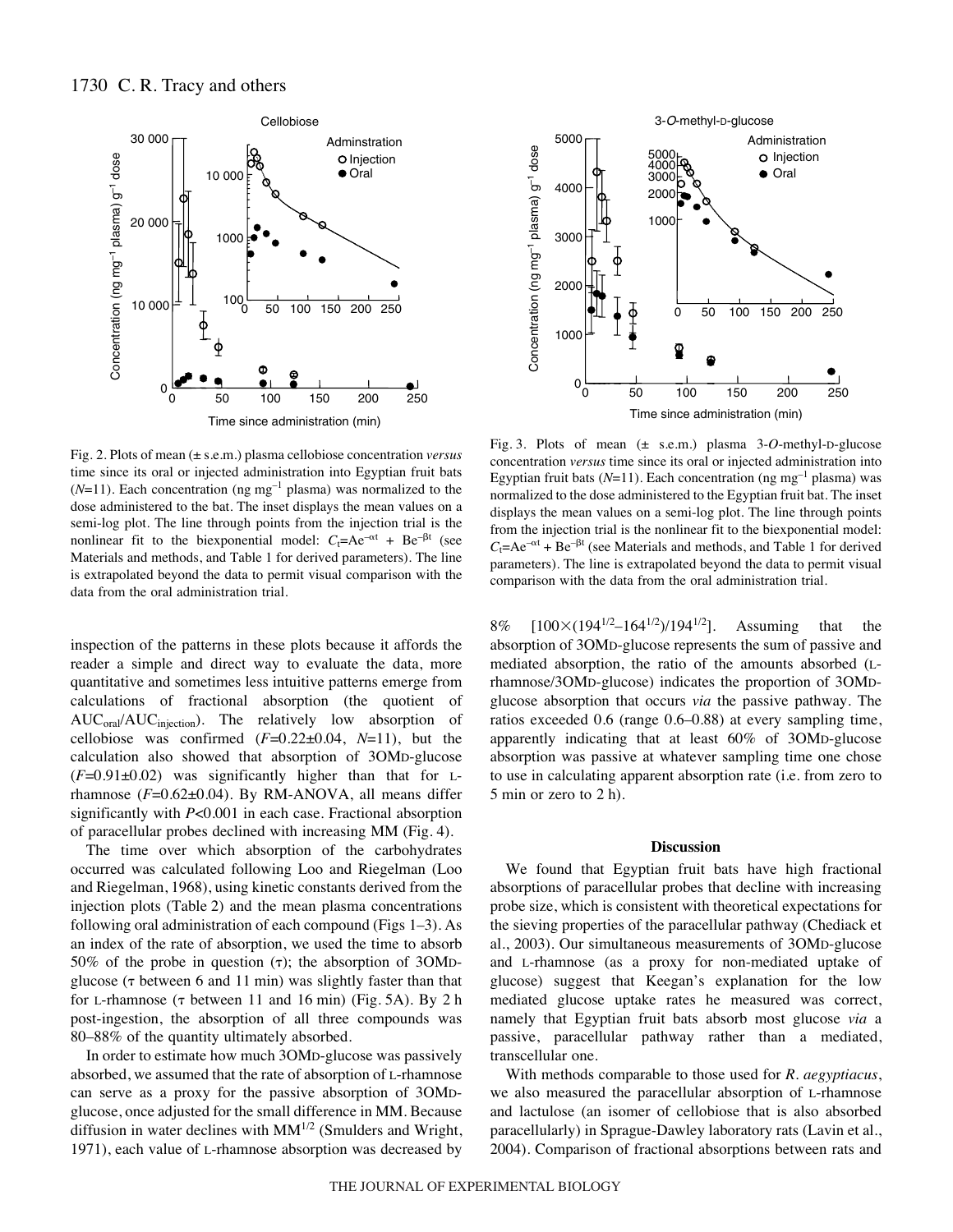| Parameter                                       | Probe                  |                        |                          |
|-------------------------------------------------|------------------------|------------------------|--------------------------|
|                                                 | L-rhamnose<br>(Fig. 1) | Cellobiose<br>(Fig. 2) | 30MD-glucose<br>(Fig. 3) |
| A (ng mg <sup>-1</sup> plasma g <sup>-1</sup> ) | $40000\pm3000$         | $56096\pm15416$        | $4983 \pm 542$           |
| $\alpha$ (min <sup>-1</sup> )                   | $0.088 \pm 0.0007$     | $0.09 \pm 0.019$       | $0.412 \pm 0.0074$       |
| B (ng mg <sup>-1</sup> plasma g <sup>-1</sup> ) | $9237 \pm 696$         | $6957 \pm 1772$        | $1423 \pm 707$           |
| $\beta$ (min <sup>-1</sup> )                    | $0.00995\pm0.007$      | $0.0122 \pm 0.0023$    | $0.0092 \pm 0.0036$      |

Table 2. *Summary of bi-exponential fits of plasma probe concentrations versus time from injection/elimination experiments shown in Figs 1–3\**

*R. aegyptiacus* by two-factor ANOVA (species and carbohydrate probe as factors) points to a highly significant difference between the two species (species:  $F_{1,32}=57.2$ , *P*<0.0001; probe: *F*1,32=59.4, *P*<0.0001), with *R. aegyptiacus* having greater paracellular absorption than rats for both probes (Fig. 4). This is consistent with the conclusions of Keegan et al. that the intestines of *R. aegyptiacus* are more permeable than those of laboratory rats (Keegan et al., 1979).

In simultaneous measurements of absorption of actively transported D-glucose or 3OMD-glucose and passively transported L-glucose (Ikeda et al., 1989) in rats (Uhing and Kimura, 1995), dogs (Lane et al., 1999; Pencek et al., 2002) and humans (Fine et al., 1993), D-glucose or its analog 3OMDglucose were absorbed approximately ten times faster than Lglucose, implying that more than 90% of glucose absorption was mediated. The high fractional absorption of L-rhamnose relative to 3OMD-glucose in the present study implies that a significant proportion of total glucose uptake is paracellular. However, simply comparing fractional absorption for actively transportable *versus* nonactively transportable compounds could be misleading (Schwartz et al., 1995). Suppose that 3OMD-glucose is actively absorbed at a high rate in the proximal portion of the intestine, whereas L-rhamnose is passively absorbed at a very slow rate. The fractional absorption of L-rhamnose could be fairly complete, despite its slow absorption rate, if absorption occurs over the entire length of the intestine and over the entire time of digesta residence. We do not think that this explanation applies to *R. aegyptiacus*. L-rhamnose absorption, normalized to  $MM^{1/2}$  (to account for size-dependent differences in diffusion of the probe), did not seem slow or prolonged compared with that for 3OMD-glucose. These probes had apparent absorption rates similar to each other throughout all the sampling time points (Fig. 5A). The ratio of diffusion normalized L-rhamnose to 3OMD-glucose apparent absorption rates exceeded 0.6 (range 0.6–0.88) at every sampling time, indicating that at least 60% of total 3OMD-glucose absorption was passive (Fig. 5B). It is important to note as a caveat, however, that 3OMD-glucose is handicapped relative to D-glucose. The affinity of the glucose transporters for 3OMD-glucose is lower than for D-glucose (Ikeda et al., 1989; Kimmich, 1981), so the former is an imperfect substitute for the latter and its use will give results

that slightly underestimate the relative contribution of mediated glucose absorption (McWhorter et al., 2005). This concern, of course, applies to all studies that use 3OMD-glucose for similar measurements (e.g. Pencek et al., 2002; Uhing and Kimura, 1995).

Because their rates of absorption were similar (see above and Fig. 5A), direct comparison of the fractional absorptions of L-rhamnose and 3OMD-glucose can be used to provide corroborating evidence for our estimate of the proportional contribution of paracellular to total glucose uptake. Because this additional comparison is based on bioavailability data and not apparent rates of absorption, it is much less likely to be biased by differences in affinity for SGLT1 between 3OMDglucose and D-glucose. Bioavailability of radiolabeled 3OMDglucose and D-glucose in birds obtained using an identical pharmacokinetic protocol to that used in this study were not significantly different from each other (McWhorter et al., 2005) (T.J.M., W.H.K. and A. K. Green, unpublished data). The fractional absorption of passively absorbed carbohydrates declines with increasing MM of the probe  $(Fig. 4)$  (see also Chediack et al., 2003). Besides the fact that diffusion coefficients decline with increasing  $MM^{1/2}$ , for which we have already corrected, the paracellular space acts like a sieve and discriminates according to molecular size (Chang et al., 1975; Friedman, 1987). The direct comparison of the fractional absorptions of L-rhamnose (*F*=0.62) and 3OMD-glucose  $(F=0.91)$  might be adjusted by decreasing the value of Lrhamnose using the slope of the relation between fractional absorption and MM (Fig. 4) to estimate the effect of the 30 Da difference in MM between the two probes. Thus, the diffusion coefficient corrected fractional absorption of L-rhamnose would be reduced by a further 0.066 (i.e. the product of 30 Da and 0.0022/Da). When normalized to the fractional absorption of 3OMD-glucose, this indicates that at least 55% of 3OMDglucose uptake is nonmediated, supporting our conclusion that a significant proportion of total glucose absorption in the Egyptian fruit bat occurs by the paracellular pathway. We thus conclude that the paracellular component of glucose absorption in the Egyptian fruit bat is much higher than has been measured in non-flying mammals where this kind of calculation has been made (see above).

In a separate study on the great fruit bat (*Artibeus literatus*),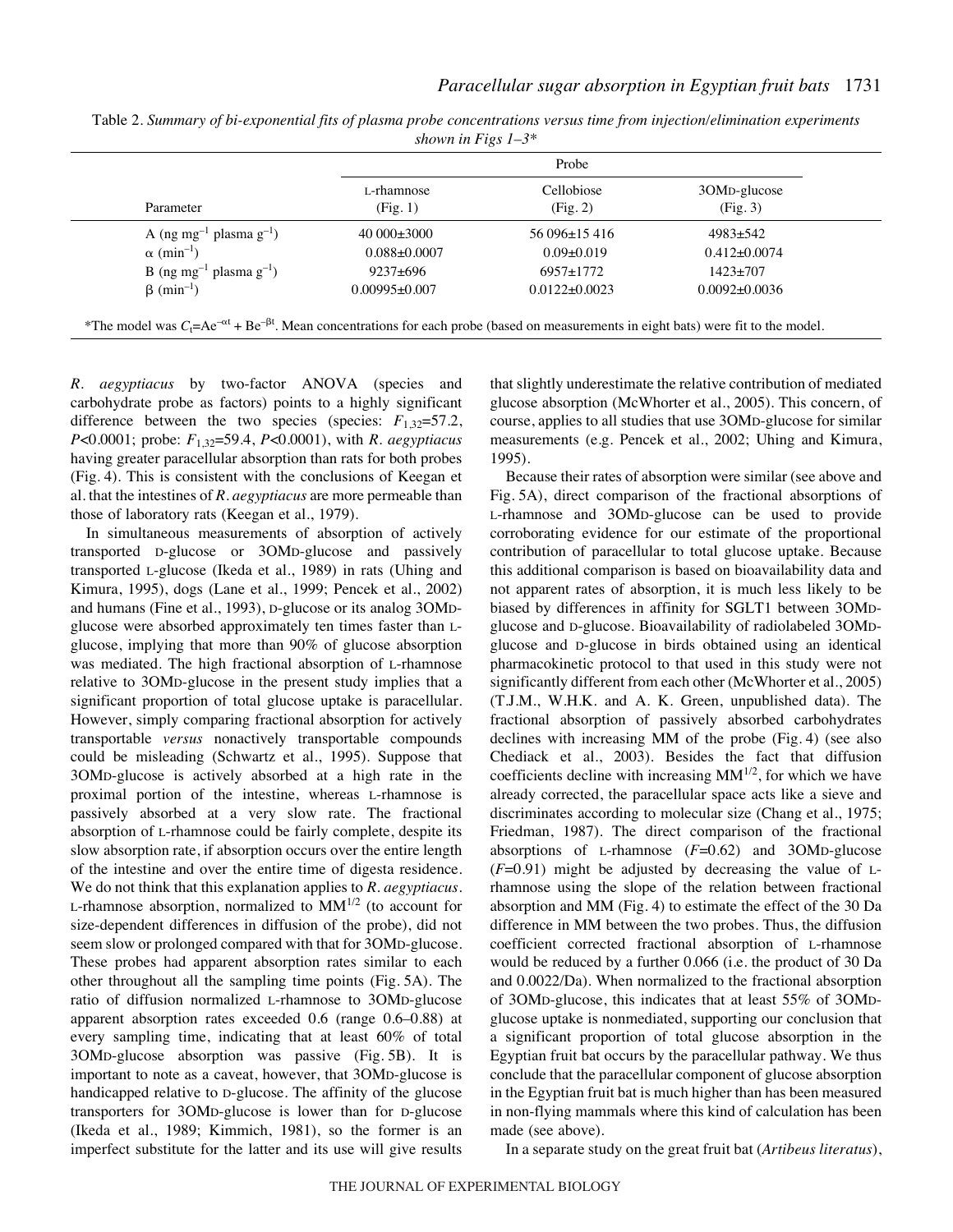

Fig. 4. The fractional absorptions of three carbohydrate probes in Egyptian fruit bats, *Rousettus aegyptiacus* (circles, *N*=11) and Sprague-Dawley laboratory rats [squares, *N*=6; rat data from Lavin et al. (Lavin et al., 2004)]. 3-OMD-glucose (194 Da; closed symbols) is absorbed both actively and passively; L-rhamnose (164 Da) and cellobiose (342 Da) are absorbed passively (open symbols). For rats, lactulose (342 Da), an isomer of cellobiose, was used as a probe instead, and was assumed to behave similarly to cellobiose. Asterisks indicate statistically significant differences (*P*<0.05) between rats and *R. aegyptiacus* (see main text); error bars are ±1 s.e.m. (some error bars are smaller than the symbols). Both species show high absorption of 3-OMD-glucose, and both show decreasing absorption of the passively absorbed probes as probe size increases; however, passive absorption by *R. aegyptiacus* was significantly higher than that by rats for both passively absorbed probes.

a microchiropteran frugivore, we also found relatively high bioavailability of water-soluble compounds that are not actively transported, and calculated that most 3OMD-glucose absorption that was measured  $(>70%)$  could have been passive (Caviedes-Vidal et al., 2004). This suggests that high paracellular absorption may be a general pattern among fruiteating bats, which may have less intestinal tissue than similarly sized non-flying mammals (Klite, 1965; Keegan and Mödinger, 1979) in spite of high energetic demands. At least three mechanisms may explain differences between bats and other mammals in the importance of paracellular uptake. (1) Paracellular permeability might be increased by a larger effective pore radius in the tight junctions between enterocytes, as a result of differences in the number and complexity of protein strands, and the composition of claudins and other proteins that create the sieving effect (Chang et al., 1975; Chediack et al., 2003). However, the pattern of decline in fractional absorption with increasing probe size in *R. aegyptiacus* is similar to that in other mammals (Fig. 4), suggesting that differences among groups in effective pore size may be small. (2) Higher water flux through the tight junctions would increase solute permeation by increased solvent drag (Pappenheimer, 1990; Pappenheimer and Reiss, 1987). We have no information on



Fig. 5. (A) Cumulative absorption *versus* time since ingestion of 3-*O*methyl-D-glucose (3OMD-glucose; open circles, solid line), cellobiose (open triangle, broken line) and L-rhamnose (open square, dotted line) by Egyptian fruit bats. (B) The ratios of apparent absorption of Lrhamnose and 3OMD-glucose were calculated from the cumulative amounts absorbed in Fig. 5A. Assuming that absorption of Lrhamnose is passive, whereas the absorption of 3OMD-glucose represents the sum of passive plus mediated absorption, the ratio of the apparent absorption (L-rhamnose/3OMD-glucose) indicates the proportion of 3OMD-glucose absorption that occurs *via* the passive pathway. These data suggest that at least 60% of 3OMD-glucose absorption was passive, whatever time point one chooses to use in calculating apparent absorption rate (i.e. from zero to 5 min or zero to  $2<sub>h</sub>$ ).

water flux in bats to compare with other mammals. However, Makanya et al. reported that the intercellular spaces between enterocytes in the epauletted Wahlberg's fruit bat (*Epomophorus wahlbergi*) were relatively large, consistent with significant paracellular fluid absorption (Makanya et al., 2001). They also noted that the lateral cell membranes were 'modified into elaborate, long and tortuous interdigitating cytoplasmic processes' that greatly increased surface area. Amplified lateral membrane surface area and a preponderance of mitochondria in the adjacent cytosol may increase capacity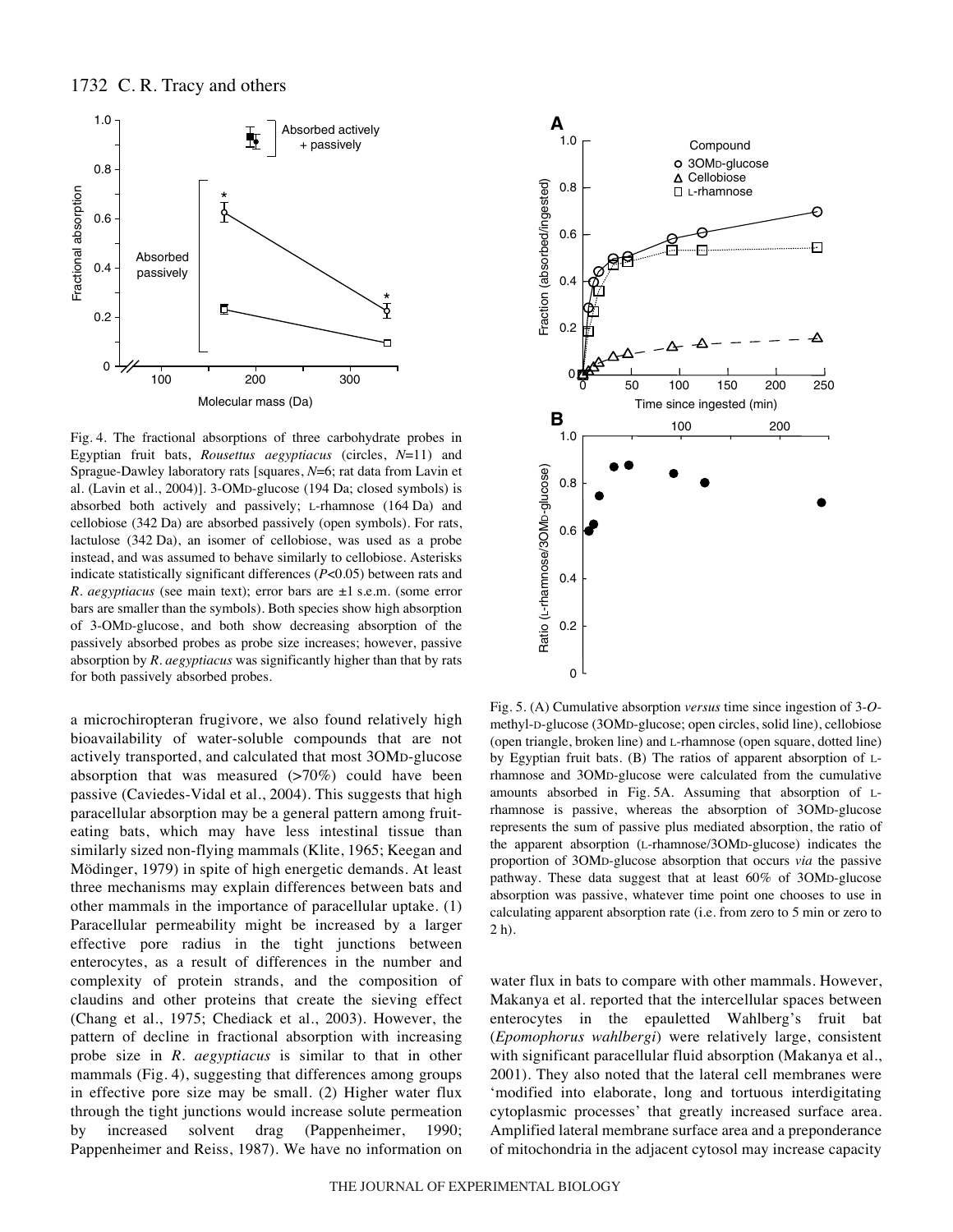for sodium or nutrient transport into intercellular spaces in fruit bats (Makanya et al., 2001), creating an osmotic gradient that draws water and solutes across the epithelium, driving paracellular absorption (Pappenheimer and Reiss, 1987). (3) There is some evidence that bats have a higher ratio of villous area relative to nominal intestinal surface area (sometimes called the surface enlargement factor or SEF) when compared with non-flying mammals. Two research groups have compared similar-sized bat and non-flying mammal species using measurements made with uniform methods (Barry, 1976; Makanya et al., 1997; Mayhew and Middleton, 1985). In both cases the SEF in the bat exceeded that in its non-flying counterpart by  $\geq 59\%$ . Makanya et al. hypothesized that the larger villous surface area in bats compared with non-flying mammals may be because of an increase in the number of enterocytes (Makanya et al., 1997). A corresponding increase in the number of cell junctions (i.e. tight junction surface area), the pathway for paracellular transport, could partly account for relatively high paracellular absorption in *R. aegyptiacus*.

From an evolutionary perspective, high intestinal permeability to hydrosoluble compounds could convey both costs and benefits, which may explain some of the variation among mammalian species. On the one hand, high intestinal permeability that permits paracellular absorption is likely to be less selective than carrier-mediated nutrient absorption. This might result in absorption of toxins from plant or animal material in the intestinal lumen (Diamond, 1991); an evolutionary cost. On the other hand, Pappehneimer suggested that passive absorption may be selectively advantageous because it requires little energy (Pappehneimer, 1993). These opposing costs and benefits can lead to variation in intestinal permeability to hydrosoluble biochemicals among species. For fruit bats, susceptibility to hydrosoluble toxins resulting from high intestinal permeability could significantly increase metabolic costs for detoxification, and thus could be an important selective force limiting the breadth of the dietary niche. Determining whether strong dependence on paracellular nutrient absorption is a general pattern in flying mammals (i.e. associated with weight-saving reductions in gut tissue) or a function of diet must await similar measurements in bats with other diets (insects, nectar) that will facilitate a phylogenetically corrected analysis including gut morphometric data. However, recent results in birds suggest that high paracellular nutrient absorption holds across a broad range of diet types (reviewed by McWhorter, 2005).

We thank F. Sanchez for help with bat wrangling and care. This research was done under permits from the Israel Nature and National Parks Protection Authority and the University of Wisconsin Institutional Animal Care and Use Committee. Funding was provided by the National Science Foundation (USA) (IBN-0216709 to W.H.K.) and by fellowships from the Blaustein Center for Scientific Cooperation (to C.R.T. and M.S.W.). This is paper number 565 of the Mitrani Department of Desert Ecology.

#### **References**

- **Anumula, K. R.** (1994). Quantitative determination of monosaccharides in glycoproteins by high-performance liquid chromatography with highly sensitive fluorescence detection. *Anal. Biochem.* **220**, 275-283.
- **Arad, Z. and Korine, C.** (1993). Effect of water restriction on energy and water balance and osmoregulation of the fruit bat *Rousettus aegyptiacus*. *J. Comp. Physiol. B* **163**, 401-405.
- **Barry, R. E., Jr** (1976). Mucosal surface areas and villous morphology of the small intestines of small mammals: functional interpretations. *J. Mammal.* **57**, 273-289.
- **Brody, T.** (1999). *Nutritional Biochemistry* (2nd edn). San Diego: Academic Press.
- **Caviedes-Vidal, E., Chediak, J. G., Cruz-Neto, A. P. and Karasov, W. H.** (2004). Sugar absorption in bats: are they mammals or birds? *Integr. Comp. Biol.* **44**, 534.
- **Chang, M. H. and Karasov, W. H.** (2004). How the house sparrow *Passer domesticus* absorbs glucose. *J. Exp. Biol.* **207**, 3109-3121.
- **Chang, M. H., Chediack, J. G., Caviedes-Vidal, E. and Karasov, W. H.** (2004). L-glucose absorption in house sparrows (*Passer domesticus*) is nonmediated. *J. Comp. Physiol. B* **174**, 181-188.
- **Chang, R. L. S., Robertson, C. R., Deen, W. M. and Brenner, B. M.** (1975). Permselectivity of the glomerular capillary wall to macromolecules. I. Theoretical considerations. *Biophys. J.* **15**, 861-886.
- **Chediack, J. G., Caviedes-Vidal, E., Karasov, W. H. and Pestchanker, M.** (2001). Passive absorption of hydrophilic carbohydrate probes by the house sparrow *Passer domesticus*. *J. Exp. Biol.* **204**, 723-731.
- **Chediack, J. G., Caviedes-Vidal, E., Fasulo, V., Yamin, L. J. and Karasov, W. H.** (2003). Intestinal passive absorption of water-soluble compounds by sparrows: effect of molecular size and luminal nutrients. *J. Comp. Physiol. B* **173**, 187-197.
- **Chediack, J. G., Caviedes-Vidal, E. and Karasov, W. H.** (2006). Electroaffinity in paracellular absorption of hydrophilic D-dipeptides by sparrow intestine. *J. Comp. Physiol. B* **176**, 303-309.
- **Cobden, I., Hamilton, I., Rothwell, J. and Axon, A. T. R.** (1985). Cellobiose/mannitol test: physiological properties of probe molecules and influence of extraneous factors. *Clin. Chim. Acta* **148**, 53-62.
- **Craik, J. D. and Markovich, D.** (2000). Rapid GLUT-1 mediated glucose transport in erythrocytes from the grey-headed fruit bat (*Pteropus poliocephalus*). *Comp. Biochem. Physiol.* **126A**, 45-55.
- **Diamond, J.** (1991). Evolutionary design of intestinal nutrient absorption: enough but not too much. *News Physiol. Sci.* **6**, 92-96.
- **Dinmore, A. J., Edwards, J. S. A., Menzies, I. S. and Travis. S. P. L.** (1994). Intestinal carbohydrate absorption and permeability at high altitude (5,730·m). *J. Appl. Physiol.* **76**, 1903-1907.
- **Du, P. and Anumula, K. R.** (1998). Quantitative analysis of monosaccharides from glycoproteins by fast HPLC with highly sensitive fluorescence detection. *J. Biomol. Tech.* **9**, 31-33.
- **Fine, K. D., Santa Ana, C. A., Porter, J. L. and Fordtran, J. S.** (1993). Effect of D-glucose on intestinal permeability and its passive absorption in human small intestine *in vivo*. *Gastroenterology* **105**, 1117-1125.
- **Friedman, M. H.** (1987). *Principles and Models of Biological Transport*. Berlin: Springer-Verlag.
- **Generoso, M., De Rosa, M., De Rosa, R., De Magistris, L., Secondulfo, M., Fiandra, R., Carratu, R. and Carteni, M.** (2003). Cellobiose and lactulose coupled with mannitol and determined using ion-exchange chromatography with pulsed amperometric detection, are reliable probes for investigation of intestinal permeability. *J. Chromatogr. B Analyt. Technol. Biomed. Life Sci.* **783**, 349-357.
- **Ghandehari, H., Smith, P. L., Ellens, H., Yeh, P.-Y. and Kopecek, J.** (1997). Size-dependent permeability of hydrophilic probes across rabbit colonic epithelium. *J. Pharmacol. Exp. Ther.* **280**, 747-753.
- **Hamilton, I., Rothwell, J., Archer, D. and Axon, T. R.** (1987). Permeability of the rat small intestine to carbohydrate probe molecules. *Clin. Sci.* **73**, 189- 196.
- **He, Y. L., Murby, S., Warhurst, G., Gifford, L., Walker, D., Ayrton, J., Eastmond, R. and Rowland, M.** (1998). Species differences in size discrimination in the paracellular pathway reflected by oral bioavailability of poly(ethylene glycol) and D-peptides. *J. Pharm. Sci.* **87**, 626-633.
- **Hurni, M. A., Noach, A. R. J., Blom-Roosemalen, M. C. M., Boer, A. D., Nagelkerke, J. F. and Breimer, D. D.** (1993). Permeability enhancement in Caco-2 cell monolayers by sodium salicylate and sodium taurodihydrofusidate: assessment of effect-reversibility and imaging of transepithelial transport routes by confocal laser scanning microscopy. *J. Pharmacol. Exp. Tech.* **267**, 942-950.